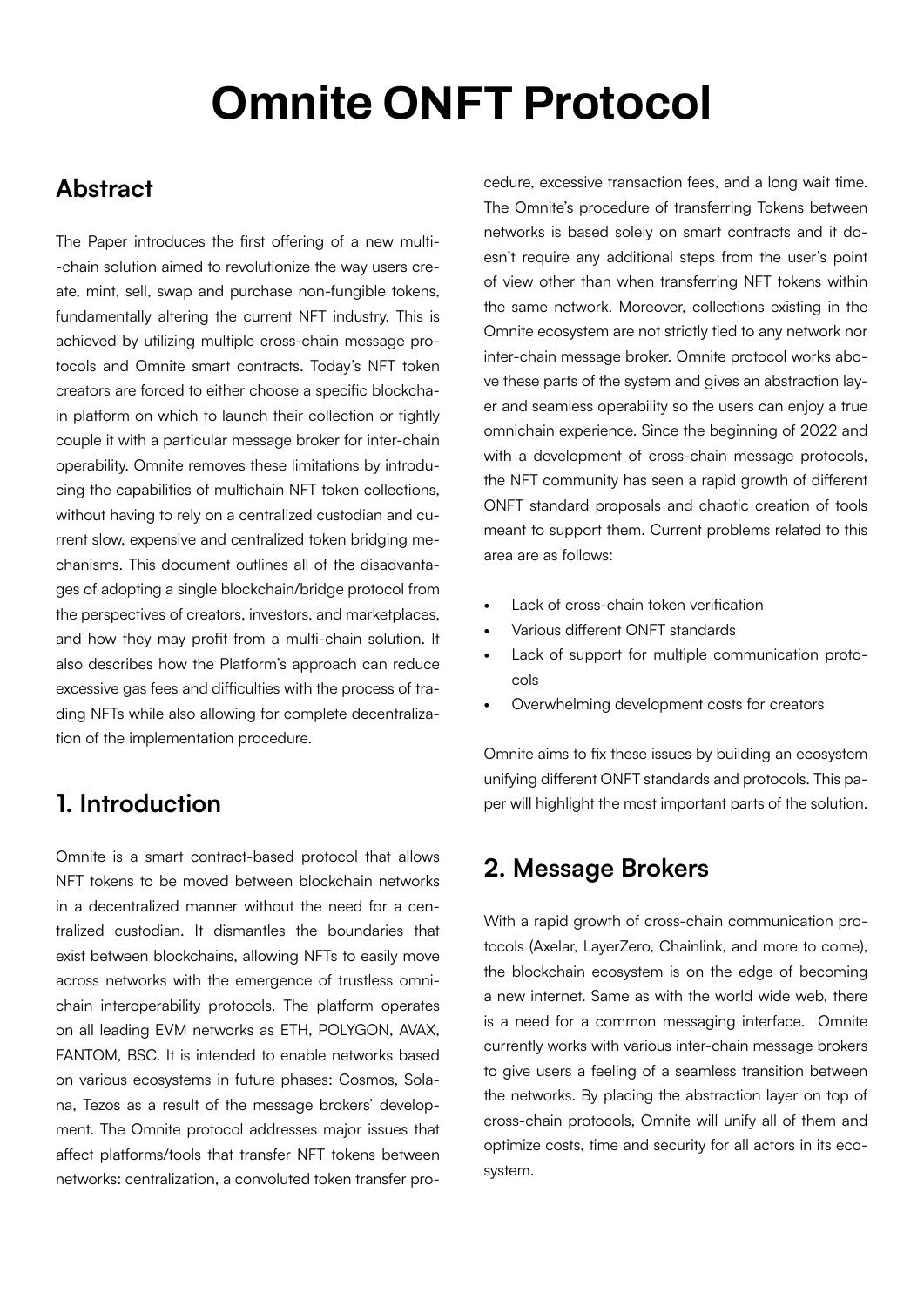

# 3. Protocol design

The protocol supports tokens created using the OMNITE launchpad (hereafter referred to as "native tokens") as well as all other NFT tokens created in the ERC721 standard since the inception of the blockchain network. The idea behind the Protocol is to integrate all existing interfaces for Omnichain NFTS. To do so, they had to be included into Omnite's ONFT implementation, which resulted in ERC721 codesize growth. Currently, most blockchains have limits on the size of a smart contract's bytecode<sup>1</sup>. To downsize it, a hybrid of diamond and upgradable proxies<sup>2</sup> patterns have been introduced<sup>3</sup>.



Users can choose which interface they are using.

### **The diamond pattern and upgradable proxies**



Whenever a user or some smart contract calls the Proxy (which is the address of ONFT collection), it delegates the call to the diamond smart contract, which holds the basic ERC721 implementation, token storage and references to functions in the facets. The latter hold particular implementations needed to communicate with their cross-chain protocols. The diamond does another delegate call to the given facet, which is responsible for communication with its specific Omni $teBridgeSender$ . The proxy<sup>4</sup>, which is explicitly called by the user, is an actual contract that is deployed whenever a collection is created. It holds the storage of the token along with the diamond's address, which is shared between other collections. It uses Upgradable-Beacon<sup>5</sup>, which keeps track of the newest diamond implementation. The diamond in itself is a blueprint, so it can be swapped whenever a new ERC721 implementation is needed. Besides fixing the bytecode size issue, other advantages of the given solution are:

- Possibility to extend Omnite Protocol with more cross-chain solutions
- Easy way to add new features to the smart contracts
- Modularity of the code, each interface is separate from the others
- Cheaper deployment for the users

- 2. https://docs.openzeppelin.com/contracts/3.x/api/proxy#UpgradeableProxy
- 3. https://eips.ethereum.org/EIPS/eip-2535<br>4. https://docs.openzeppelin.com/contracts.
- 4. https://docs.openzeppelin.com/contracts/3.x/api/proxy#UpgradeableProxy 5. https://docs.openzeppelin.com/contracts/3.x/api/proxy#UpgradeableBeacon

<sup>1.</sup> https://eips.ethereum.org/EIPS/eip-170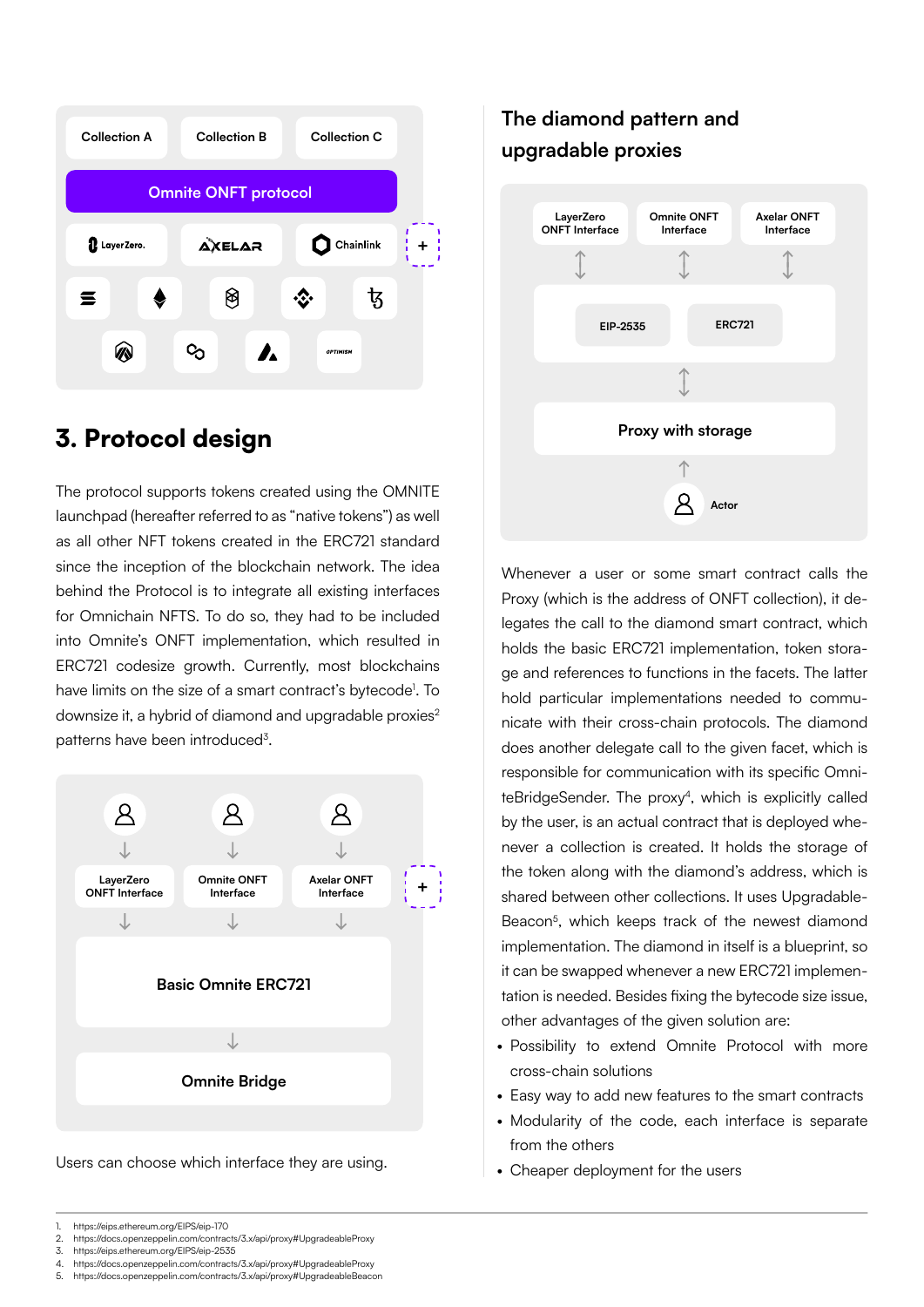#### **Omnite ONFT interface**

Any ERC721 created in the Omnite ecosystem supports the native ONFT interface which allows users to easily bridge the tokens between networks.

#### *function* moveTo(*uint16* chainId, *uint256* \_tokenId, *uint256* \_gasAmount)

The moveTo function can be called either by the owner of the token or a sender with allowance. To execute it, the user provides numeric chainId in the Omnite ecosystem, NFT id and gas amount needed to execute bridging on the target network. Gas can be estimated by calling Omnite Bridge Sender.

Although this paper is focused around ERC721 (which is the most widely used standard), Omnite will also support ERC1155 tokens.

### **Upgrading code on multiple chains at once (Hot swaps)**

All modern EVM applications use a Proxy pattern to be able to update smart contracts code in case of new features or security fixes. Omnite Hot Swaps introduces a way to upgrade multiple instances of the same contract at once in a secure-multichain way. Hot Swap consists of 3 components - Blueprints ( which are representing various smart contract implementations (e.g. NFTs), UpgradeableBeacon which keeps track of the newest possible implementation for a particular contract type (e.g. the newest implementation for ERC721), and BeaconProxy which is visible to the user as an NFT contract and is responsible for delegating calls to real implementation. Our approach of using a proxy pattern reduces gas consumption of deploying a new ERC721 NFT collection by more than 75% and gives Omnite users the ability to receive new features implemented by the team and community in the future with no effort.

### **DDOS, bridge block protection and gas estimation**

A problem that is impossible to solve on-chain is gas estimation on the different blockchain networks, as one blockchain network does not have access to the data of other networks. Message brokers require senders to pay for a particular amount of gas needed to process operation, thus one can never be sure that the gas amount provided by the frontend application is not malicious (or calculated wrongly) and will be sufficient to execute the transaction on the destination network correctly. Omnite sets a minimum gas that the bridge can accept and takes the approach that the transactions never revert with errors, producing error events instead. This was achieved by using sophisticated low- -level calls on the very entry stage of message broker's callback in the bridge.

### **Extending Omnite with new networks and message brokers**

All modern EVM applications use a Proxy pattern to be able to update smart contracts code in case of new features or security fixes. Omnite Hot Swaps introduces a way to upgrade multiple instances of the same contract at once in a secure-multichain way. Hot Swap consists of 3 components - Blueprints ( which are representing various smart contract implementations (e.g. NFTs), UpgradeableBeacon which keeps track of the newest possible implementation for a particular contract type (e.g. the newest implementation for ERC721), and BeaconProxy which is visible to the user as an NFT contract and is responsible for delegating calls to real implementation. Our approach of using a proxy pattern reduces gas consumption of deploying a new ERC721 NFT collection by more than 75% and gives Omnite users the ability to receive new features implemented by the team and community in the future with no effort.

# 4. Protocol design

Besides ERC721 diamonds, proxies and facets, Omnite protocol consists of the following components: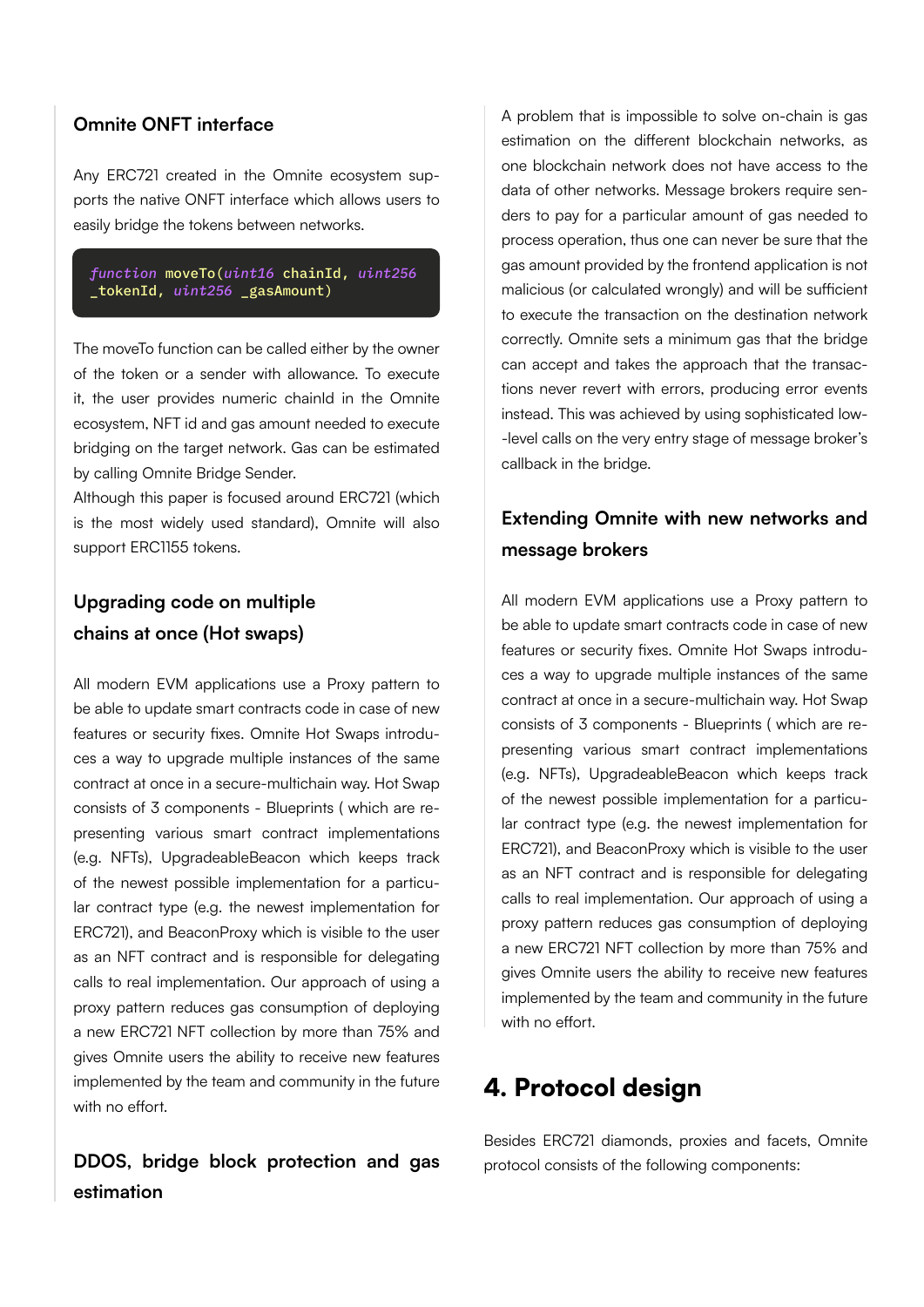#### **Omnite Bridges**

The heart of multi-chain communication. They have direct access to cross-chain brokers' endpoints and work as a message layer between Omnite and other protocols. They consist of Bridge Sender and a Bridge Receiver. The contracts are responsible for encoding and decoding low-level calls, executing them on different networks, and receiving messages on the other side. They are trustless by design, for instance, any sender can deploy multiple contracts to different networks in just one transaction. Each message broker has a corresponding sender and a receiver. They are called by ERC721 diamond's facets directly.

#### **Contract Factory**

Is a contract holding blueprints of the tokens. It is used to deploy new contract instances (e.g. Different ERC721 implementations) by utilizing diamond and proxy patterns with upgradable contracts and beacon proxies. It supports versioning of the blueprints and deployment by contract type, which allows saving gas: Omnite doesn't have to transfer the whole bytecode in order to bridge the contract, it only needs a blueprint name along with constructor params needed to instantiate a storage for the proxy contract.

#### **Collection Registry**

A problem that is impossible to solve on-chain is gas eHolds the records of all Omnite's ERC721 native and non-native tokens. Each ERC721

deployed or bridged by the service is stored in this registry. Each record holds the owner, address, and name of the collection. CollectionRegistry provides the data required to validate incoming and outgoing bridge requests. This smart contract also is a fundament for ONFT token verification, which can be used to check a **cross-chain history** for a given collection

#### **Access Control List (ACL)**

Specifies which contracts are granted access to

other contracts, as well as what operations are allowed on given contracts. It is based on OpenZeppelin's AccessControl<sup>1</sup> library, but extended to support non--EVM networks' address structures.

#### **System Context**

Keeps track of smart contracts in the Omnite system, allowing contracts to subscribe for address changes using callbacks. For example, when a new version of the ContractFactory registry is set, the system context notifies all interested parties.

#### **Native Tokens**

Contracts deployed directly from Omnite Launchpad. Owner of the collection can easily mint them on the platform and bridge them afterwards. Each token's smart contract on particular networks has a minting range, which restricts minting to particular ids. Native tokens are deployed as upgradable contracts with diamond pattern to support different ONFT interfaces.

#### **Non-native Tokens**

Contracts which were deployed outside of the Omnite platform, i.e. Invisible Friends, Bored Apes, etc. They have to implement ERC721Metadata interface. To bridge those tokens between networks, they need to be wrapped first. There is no possibility to mint them through Omnite.

### 5. Omnite DAO

The Omnite governance framework will comprise of 2 approaches:

#### **Community Voting**

Where there are any new proposals, the community can vote for or against the proposals until consensus is reached.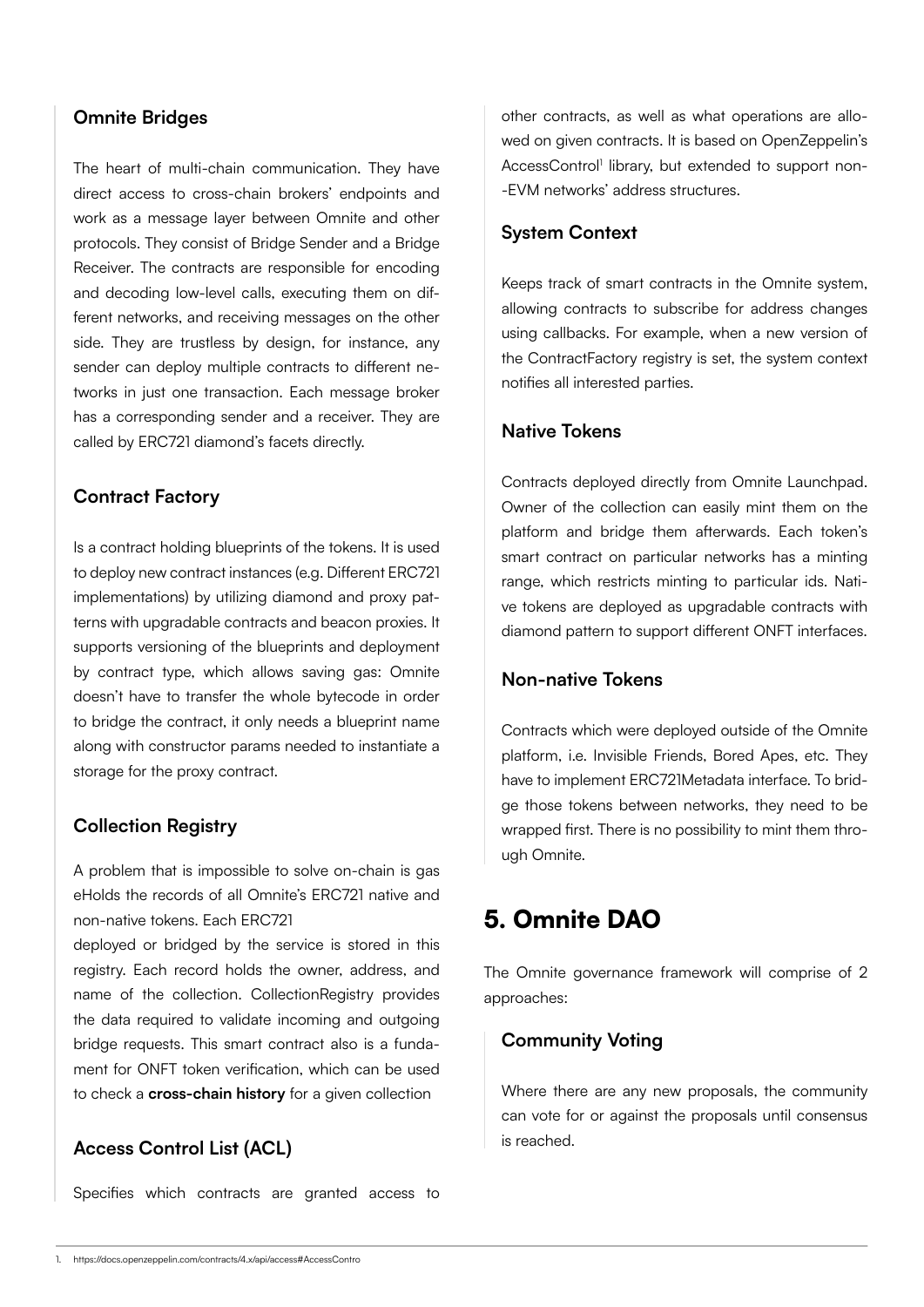#### **Advisory Board**

Consisting of Omnite employees as well as 3rd-party independent advisors with

technical, insurance, compliance and/or other required expertise. They will work as the

oversight committee to set certain rules, review the community proposals, as well as

executing a contingency plan when the community voting mechanism fails.

The fundamental voting mechanism is that the Omnite token shares held stands for the

voting rights with a cap per member set to avoid the concentration risk. The voting

outcome will be based on factors such as the quorum, majority, voting right weight etc.

### 6. Protocol Fees and payments

Omnite project due to its multi-platform nature is equipped with a payment mechanism using many native coins. Depending on which network the user calls the service (creates collections, mints tokens, or sends a token to another network), payment will be in the source network coin (native currency, stable coins and Omnite tokens). Fees are accumulated on wallet contracts deployed on all supported networks. These contracts act as a treasury where the capital is accumulated. The fees charged represent a profit for the project. Thanks to support of multiple message brokers, Omnite applications can estimate which protocol is the cheapest at a given time and decide accordingly.

### 6. Case Study: Bridge Non-native NFT

In this section, we briefly describe the details of how we implemented the basic feature of the Omnite platform, which is bridging existing collections and sending the user's token to the target blockchain.

Most of today's existing collections rely on a set of Openzeppelin's libraries and contracts, which follow the ERC721Metadata standard. This interface exposes basic fields and functions, such as name, symbol, and tokenURI. They are needed to properly manage the collection in the Omnite ecosystem. When a user holds a particular token for the collection which hasn't been yet brought to the Omnite's platform, first, it needs to be wrapped by Omnite's ERC721 wrapper, which follows the interface used by the platform's bridge (ITokenBridgeable). All bridgeable tokens on Omnite's platform have to implement this interface, therefore wrapping the source contract is crucial. This step is executed along with multichain deployment. The step consists of:

- 1. Deploying the wrapper on the source network
- 2. Deploying the Omnite's ERC721 contracts on target networks

Both operations are executed in one transaction. The caller needs to provide the original contract's address, chain IDs that identify particular networks in the Omnite ecosystem, and gasAmount for each deployment (gas amount is calculated in separate calls). The user also specifies which message broker he wants to use. He can either use native Omnite ONFT interface, or any other supported by the protocol.

The function being called is payable, since the gas cost for target networks is deducted from the value sent by the user. The call is delegated to the particular ERC721 facet responsible for calling its corresponding Bridge Sender. Omnite's bridge, in order to deploy contracts on target networks, packs the deployment message by encoding it to the Data struct with a Deploy operation type, contract type to be deployed, and collection ID, which is generated by encoding the block timestamp and caller's address. Next, it sends the message to the bridge's contracts on target blockchains. The message goes through the message broker's endpoint and is forwarded to the receiving Omnite bridge. The receiver unpacks the data and the deployment request is forwarded to ContractFactory. ContractFactory stores all the data needed for deployments and versioning of the contracts. Omnite utilizes beacon proxies: each new ERC721 is in fact a set of contracts following this pattern. They all share one diamont blueprint (via beacon) and facets and can be upgraded if needed. After deploying the BeaconProxy with